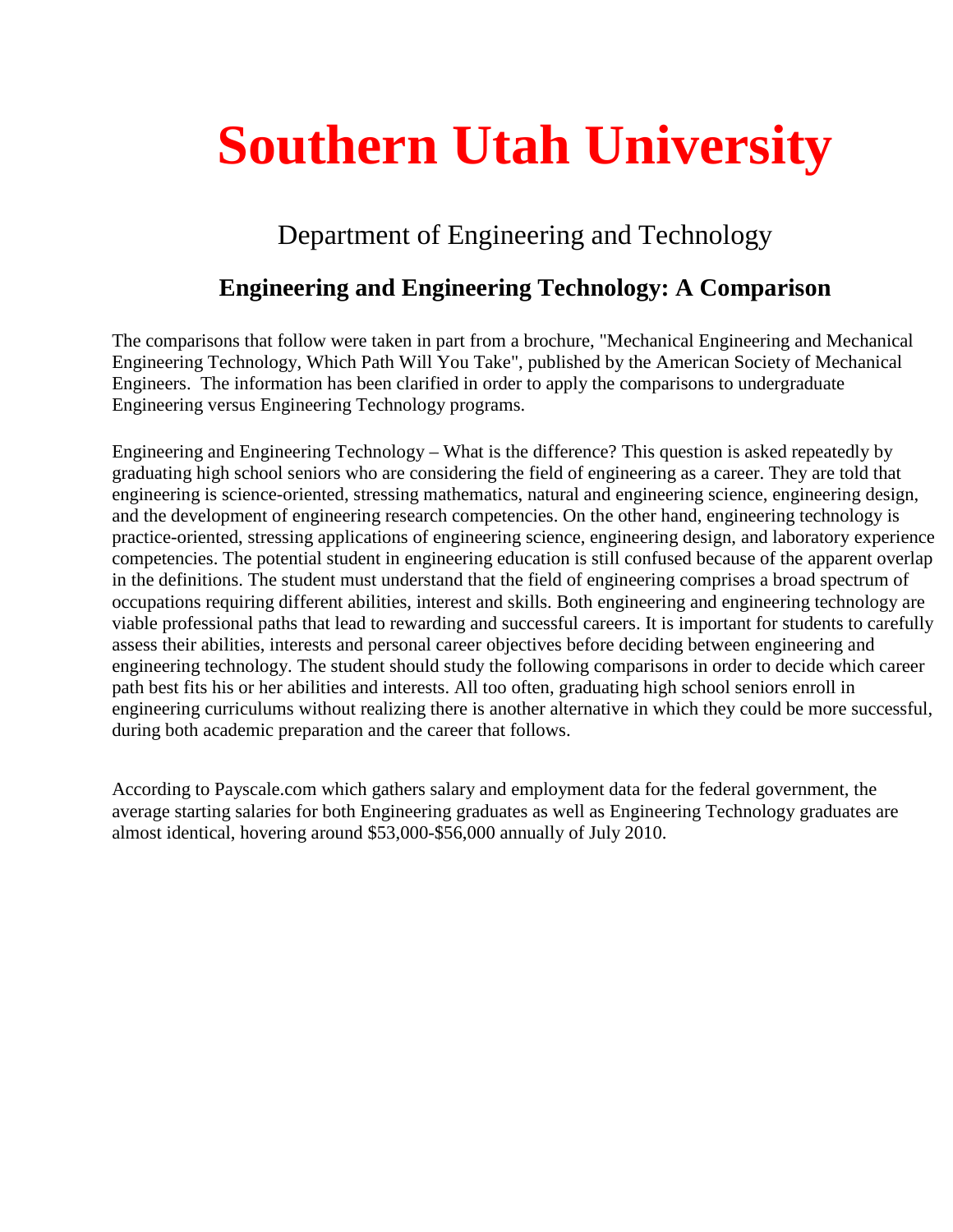## **ENGINEERING ENGINEERING TECHNOLOGY**

### **Program Guide Characteristics**

| An innovator -one who is able to interweave a knowledge of<br>advanced mathematics, the natural and engineering sciences,<br>and engineering principles and practices with considerations<br>of economic, social, environmental, and ethical issues to<br>create new systems and products. The ME graduate can<br>develop new procedures to advance the state of the<br>art. | A doer or implementer – one who is able to apply a basic<br>knowledge of mathematics, the natural and engineering<br>sciences, current engineering practices, and an understanding of<br>economic principles of the solution of design problems and to<br>the operation or testing of engineering and manufacturing<br>systems. The MET graduate can apply established procedures<br>which utilize the current state of the art. |
|------------------------------------------------------------------------------------------------------------------------------------------------------------------------------------------------------------------------------------------------------------------------------------------------------------------------------------------------------------------------------|----------------------------------------------------------------------------------------------------------------------------------------------------------------------------------------------------------------------------------------------------------------------------------------------------------------------------------------------------------------------------------------------------------------------------------|
|                                                                                                                                                                                                                                                                                                                                                                              | <b>Program Objectives</b>                                                                                                                                                                                                                                                                                                                                                                                                        |
| To provide the knowledge necessary to design and<br>manufacture state-of-techniques the-art products and systems<br>needed to meet the current and future needs of society. To<br>provide the knowledge required to apply state-of-the-art<br>techniques and designs to meet the current needs of society.                                                                   | To provide the knowledge required to apply state-of-the-art<br>techniques and designs to meet the current needs of society.                                                                                                                                                                                                                                                                                                      |
|                                                                                                                                                                                                                                                                                                                                                                              | <b>Program Emphasis</b>                                                                                                                                                                                                                                                                                                                                                                                                          |
| Emphasis is on developing methods of analysis and solutions<br>for open-ended design problems.                                                                                                                                                                                                                                                                               | Emphasis is on applying current knowledge and practices to the<br>solution of specific technical problems.                                                                                                                                                                                                                                                                                                                       |
| <b>Expertise Objectives</b>                                                                                                                                                                                                                                                                                                                                                  |                                                                                                                                                                                                                                                                                                                                                                                                                                  |
| To develop conceptual abilities.                                                                                                                                                                                                                                                                                                                                             | To develop application abilities.                                                                                                                                                                                                                                                                                                                                                                                                |
| <b>Program Length</b>                                                                                                                                                                                                                                                                                                                                                        |                                                                                                                                                                                                                                                                                                                                                                                                                                  |
| Four years.                                                                                                                                                                                                                                                                                                                                                                  | Four years. Transfer students from community colleges may<br>take longer if they do not have basic math and science courses<br>in freshman and sophomore years.                                                                                                                                                                                                                                                                  |
| Engineering students usually do not begin major field of<br>study until the latter part of sophomore year of junior year.                                                                                                                                                                                                                                                    | <b>Courses in Major Field</b><br>Engineering technology students begin major field of study in<br>the freshman year.                                                                                                                                                                                                                                                                                                             |
| <b>Degrees Awarded</b>                                                                                                                                                                                                                                                                                                                                                       |                                                                                                                                                                                                                                                                                                                                                                                                                                  |
| B.S. in Engineering.                                                                                                                                                                                                                                                                                                                                                         | B.S. in Engineering Technology.                                                                                                                                                                                                                                                                                                                                                                                                  |
| <b>Academic Terminology</b>                                                                                                                                                                                                                                                                                                                                                  |                                                                                                                                                                                                                                                                                                                                                                                                                                  |
| Graduates are referred to as engineers.                                                                                                                                                                                                                                                                                                                                      | Graduates are referred to as engineering technologists. Job titles<br>after entering industry will be "engineers" more often than not.                                                                                                                                                                                                                                                                                           |
| <b>Program Basis</b>                                                                                                                                                                                                                                                                                                                                                         |                                                                                                                                                                                                                                                                                                                                                                                                                                  |
| The equivalent of one full year of mathematics and basic<br>science courses provides the foundation for the program that<br>is calculus based.                                                                                                                                                                                                                               | The equivalent of three-quarters of a year of mathematics and<br>basic science. Engineering Technology programs are algebra-<br>based, but calculus usage is required as a subject in.                                                                                                                                                                                                                                           |
|                                                                                                                                                                                                                                                                                                                                                                              | <b>Emphasis of Technical Courses</b>                                                                                                                                                                                                                                                                                                                                                                                             |
| Engineering courses stress the underlying theory of the<br>subject matter.                                                                                                                                                                                                                                                                                                   | Technology courses stress the application of technical<br>knowledge and methods in the solution of current industrial<br>type problems.                                                                                                                                                                                                                                                                                          |
| <b>Emphasis of Laboratory Courses</b>                                                                                                                                                                                                                                                                                                                                        |                                                                                                                                                                                                                                                                                                                                                                                                                                  |
| Laboratory courses provide an intensive overview of<br>experimental methods and of the related underlying theories.                                                                                                                                                                                                                                                          | Laboratory courses, an integral component of ETECH<br>programs, stress practical design solutions as well as<br>manufacturing and evaluation techniques appropriate for<br>industrial type problems.                                                                                                                                                                                                                             |